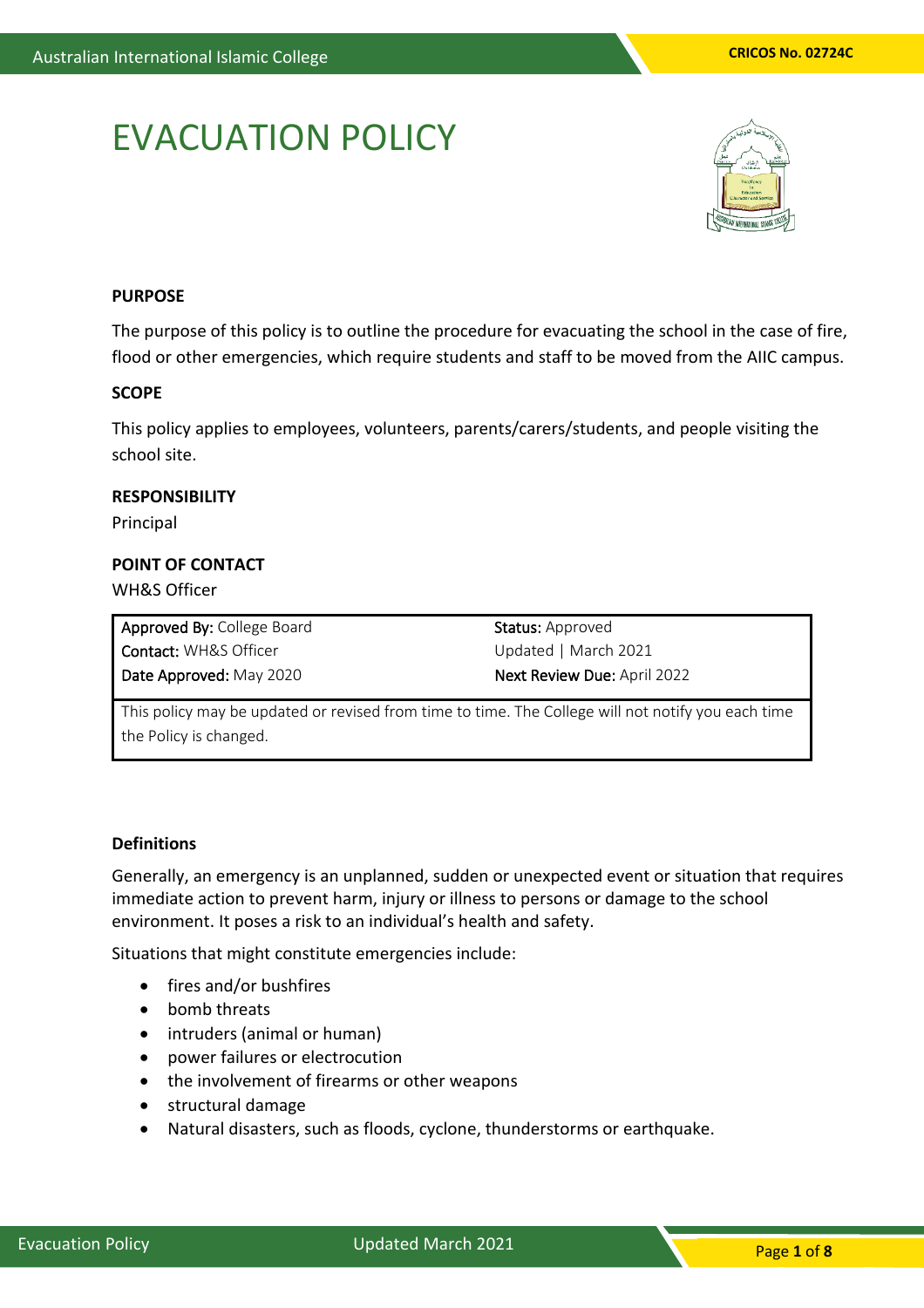#### **Policy**

The policy of the AIIC is to take a proactive approach to Workplace Health and Safety by having appropriate procedures in place for evacuation of the school campus and by regularly carrying out practice drills to ensure procedures are clearly understood by all stakeholders.

Copies of this policy will be disseminated via the school and staff handbooks and via notices in each classroom, the library and other appropriate areas around the school.

The Principal, or another member of school staff designated by the Principal, will schedule at least one practice evacuation drill per semester and will be responsible to ensure all staff members are clear about the procedure before the practice drill takes place.

Teachers will remind students of the evacuation procedure during the **first form class lesson each semester.** 

#### **Procedure**

In the event of an emergency, the Principal will make the decision with regard to whether the campus needs to be evacuated. In making, this decision the Principal will refer to the criteria developed by the Workplace Health and Safety Committee for making such decisions.

If the decision is made to evacuate:

- A bell will be sounded followed by an announcement "Evacuate! Evacuate! Evacuate!"
- The school has a public address system which will be activated, and the following announcement will be given by the Administration Officer. *Activate evacuation procedures immediately.*

*All students, staff, and visitors to the campus please proceed to the evacuation area. Staff should collect class rolls, secure your rooms and supervise students.*

## *REPEAT: Activate evacuation procedures immediately. All students, staff, and visitors please proceed to the nearest evacuation area.*

The Principal will notify the appropriate authorities and move to the evacuation area.

Should the need for evacuation occur during a time when students are not in the classroom, the bell will be sounded followed by the announcement. Students and all staff members must move to the evacuation area immediately. Students are required to meet with their **form teachers** who will be at a designated spot in the evacuation area.

#### **NO ONE IS EXEMPT FROM EVACUATION PROCEDURES.**

At the evacuation area, class teachers and/or form teachers are responsible for getting students to **form teachers** & taking roll and supervising the students. Any students not accounted for should immediately be reported to the school receptionist, who will check the student's name against an up-to-date absentee list, and then report any missing students to the Principal/Coordinator. The Principal/Coordinator is responsible for notifying authorities about any missing students.

The Administration Officer has the responsibility to sound the 'all clear' when the emergency is over.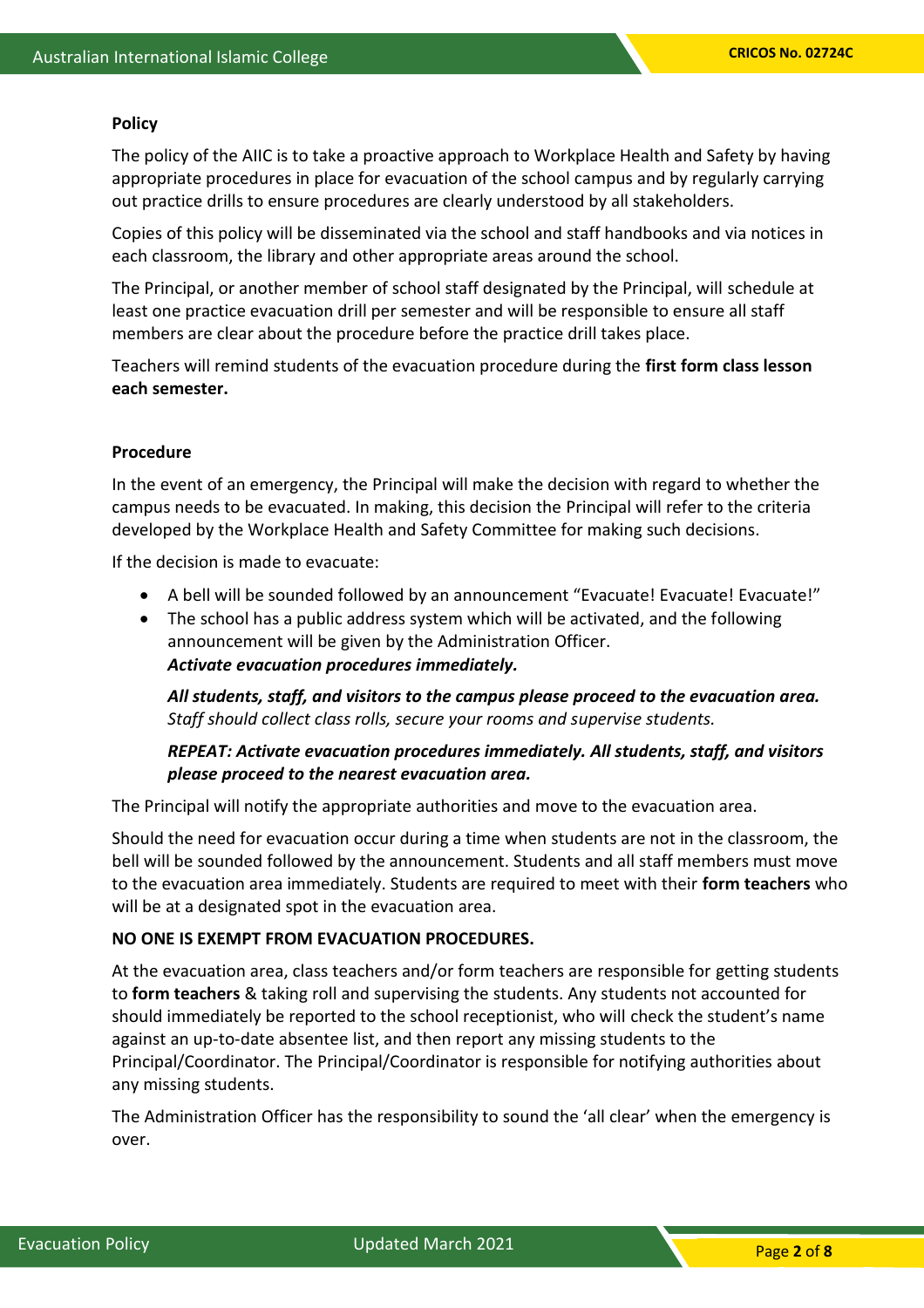#### **FIRE EMERGENCY EVACUATION STATEMENT:**

These Fire and Emergency Evacuation Procedures provide for:

- Fire and hazard prevention;
- Safe and orderly evacuation of people from the building in an emergency;
- Early control of the fire or emergency; and
- Speedy resumption of duties once the emergency is brought under control.

Evacuation from buildings may be necessary as the result of fire, explosion, chemical leak, structural fault, equipment failure or bomb threat. These procedures have been prepared principally for fire emergencies, but they are suitable for use in other emergencies.

Specific instructions based on these procedures should be prepared for each College building. The features of a particular building, its occupants or fire alarm system may require modification of these procedures. Enquiries in relation to these procedures should be made to the Occupational Health and Safety Unit.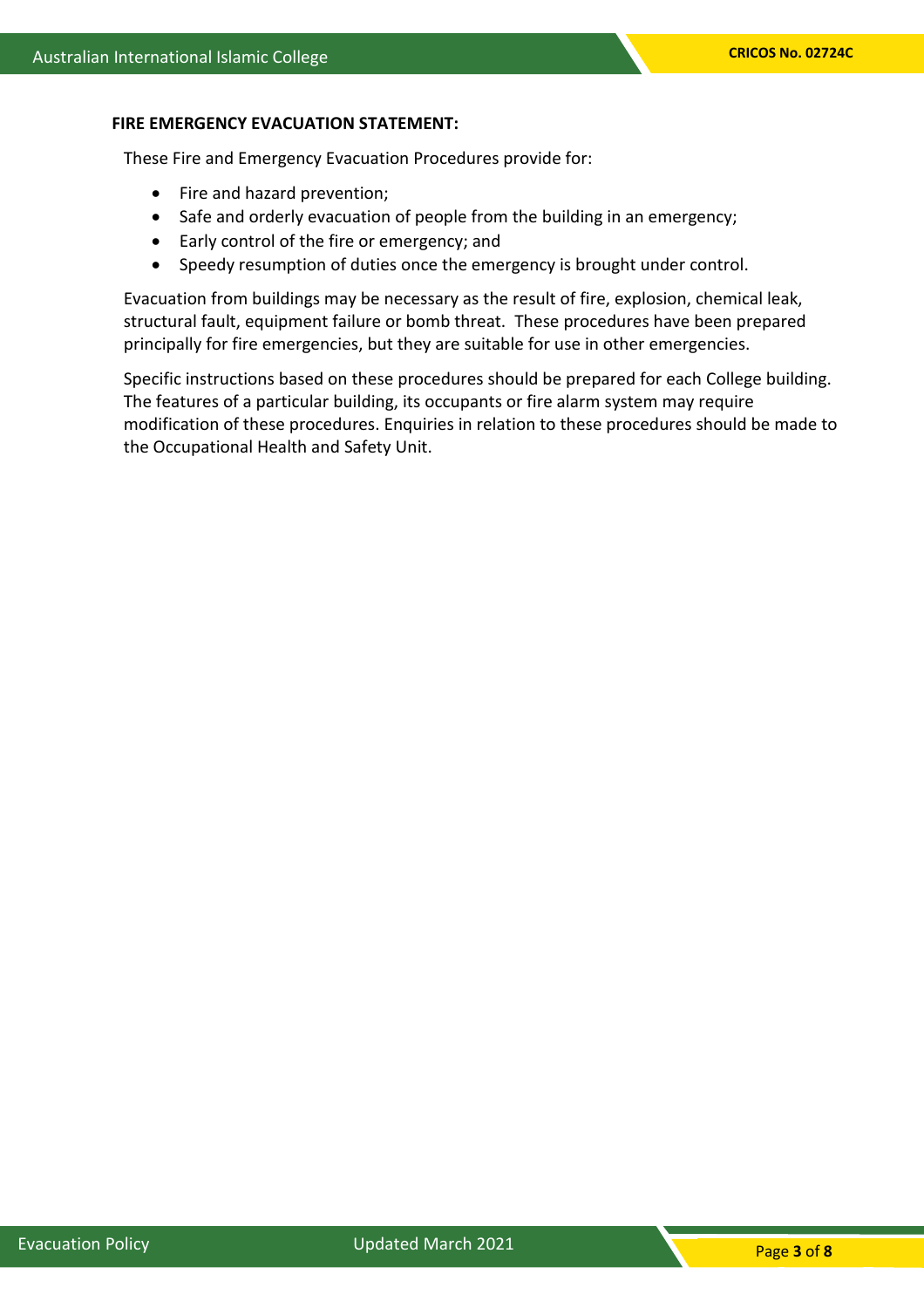#### **EMERGENCY ORGANISATION:**

The roles for coordination for Emergency Evacuation Procedures are outlined below:

- The chief Warden (for the College site).
- A Building Warden (for each building).
- Floor or Area Wardens.

## **Emergency Team (Evacuation Wardens) Details**

## **WARDENS MUST WEAR HIGH VIS VESTS AND BE EASILY IDENTIFIABLE**

# **DURACK CAMPUS**

| <b>Location</b>                                                         | <b>Contact No.</b> |
|-------------------------------------------------------------------------|--------------------|
| Christine Harman (Principal)                                            | 3372 1400 / 400    |
| <b>ADMIN</b>                                                            |                    |
| Ahmed Azhari (Chief Warden)<br>$\bullet$                                | 3372 1400 / 407    |
| Mahmood Azhari (First Floor/Toilets)                                    | 420                |
| Farook Kuthup/Kaniz Fatema                                              | 408/500            |
| (Ground Floor/ Toilets)                                                 |                    |
| <b>C BLOCK</b>                                                          |                    |
| Nouha Nachabe (Warden, Ground Floor Toilets and 1 <sup>st</sup> floor)  | 3372 1400          |
| Fatema Johra (Ground Floor Warden/Toilets)                              | 3372 1400          |
| <b>D BLOCK</b>                                                          |                    |
| Sofia Ali (Warden & Toilets 1 <sup>st</sup> Floor)<br>$\bullet$         | 450                |
| Shama Dean (Warden & Toilets/ Staff Toilets Ground Floor)               | 437                |
| <b>E BLOCK</b>                                                          |                    |
| Kimia Kokabzedeh (Warden & Toilets 1 <sup>st</sup> Floor)               | 425                |
| Vidya Vidya (Warden & Toilets/Staff Toilets Ground Floor)               | 413                |
| <b>PRIMARY VILLAGE</b>                                                  |                    |
| Samar Zahran                                                            | 489                |
| Fatna Hamimoune<br>٠                                                    |                    |
| <b>F BLOCK</b>                                                          |                    |
| Fatema Nasrin/Reshma Shuaib (Ground Floor Warden/Toilets)<br>$\bullet$  | 425/426            |
| Zeenat Hearsey/Shuhaili Crane (First Floor Warden/Toilets)<br>$\bullet$ | 493                |
| <b>MULTIPURPOSE HALL</b>                                                |                    |
| Kimmi Naidoo (Warden of Multi Purpose Hall Basement)<br>$\bullet$       | 461                |
| Tanu Jayaswal/Jehaan Gourley (Wardens of Multi Purpose Hall)            | 413/462            |
| <b>STEM BLOCK</b>                                                       |                    |
| Megan Tilden (Warden & Ground Floor Toilets)                            | 497                |
| Mohammed Sayeed Khursheed (1 <sup>st</sup> Floor Warden & Ground Floor  | 498                |
| Toilets)                                                                |                    |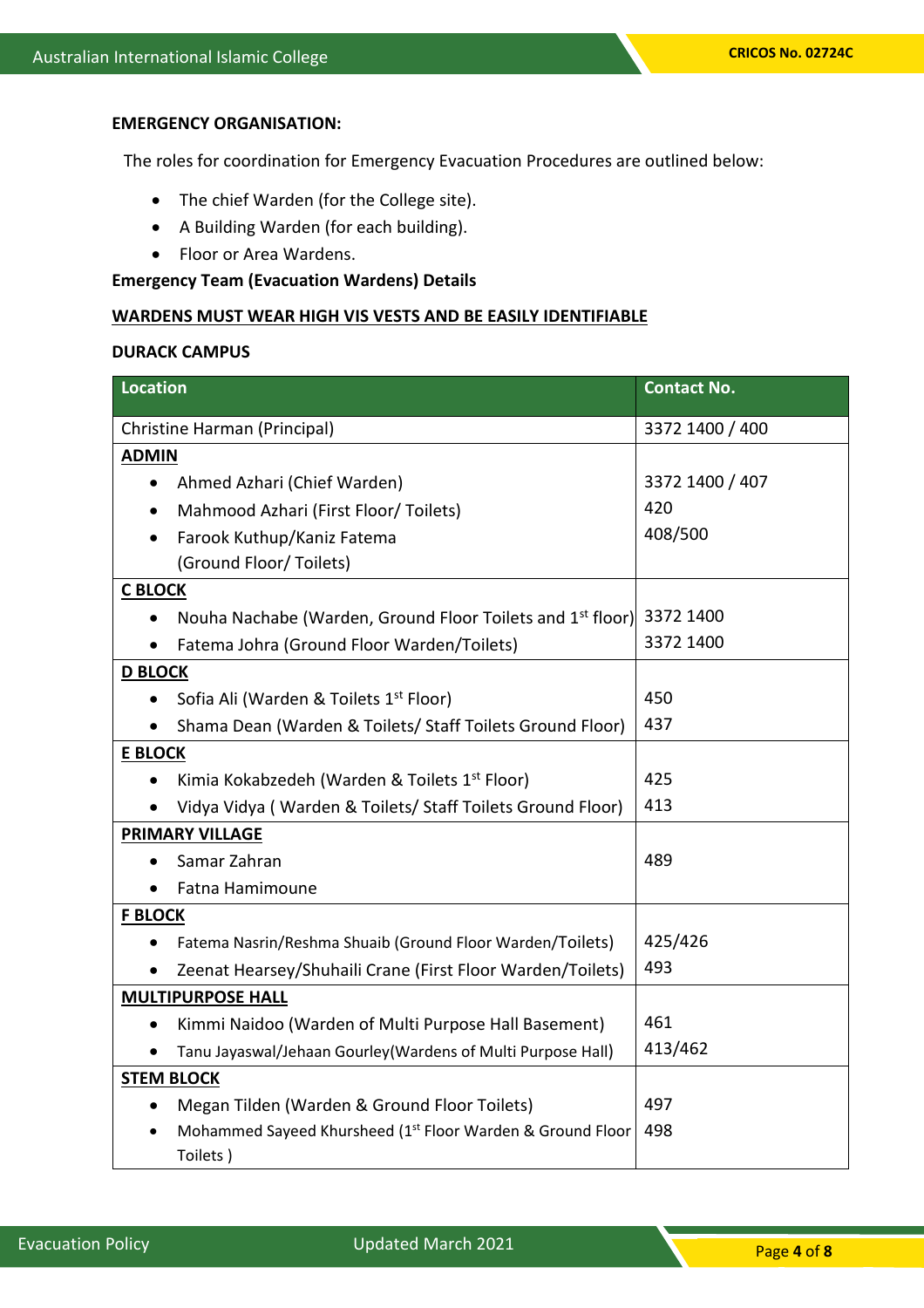| <b>KINDY</b>                 |     |
|------------------------------|-----|
| Cheryl Pulsford<br>$\bullet$ | 422 |

**Assembly Area – Evacuation:** Front Oval

## **CARRARA CAMPUS**

| <b>Location</b>                                | <b>Contact No.</b> |
|------------------------------------------------|--------------------|
| <b>ADMIN/STAFFROOM</b>                         | 101                |
| Fatima Yap (Warden)                            | 07 5596 6565       |
|                                                |                    |
| PREP/1/2/ ROOMS                                | 113                |
| Imam Muhammad Boda (Warden)                    |                    |
|                                                |                    |
| <b>GRADE 3/4 ROOMS AND SCIENCE ROOM</b>        | 113                |
| Robyn Frost                                    |                    |
|                                                |                    |
| <b>GRADE 5/6 ROOMS AND DMC</b>                 | 07 5596 6565       |
| Armin Celahmetovic (Warden)                    |                    |
|                                                |                    |
| MULTIPURPOSE HALL/SECONDARY CLASSROOMS/LIBRARY | 125                |
| Imam Imraan Husain (Warden)                    |                    |
|                                                |                    |
| LIBRARY/TOILET BLOCK/ LAUNDRY/ TUCKSHOP        | 113                |
| Dzenan Celahmetovic (Warden)                   |                    |
| Merima Celahmetovic (Chief Warden)             | 121                |
|                                                |                    |

## **Assembly Area – Evacuation:** Main oval

#### **BURANDA CAMPUS**

| Location                      | <b>Contact No.</b> |
|-------------------------------|--------------------|
| Bandhana Kumar (Chief Warden) | 3391 7867          |
| Vanessa Hunter (Warden)       |                    |

# **Assembly Area – Evacuation:** Front of school

**LOGAN CAMPUS**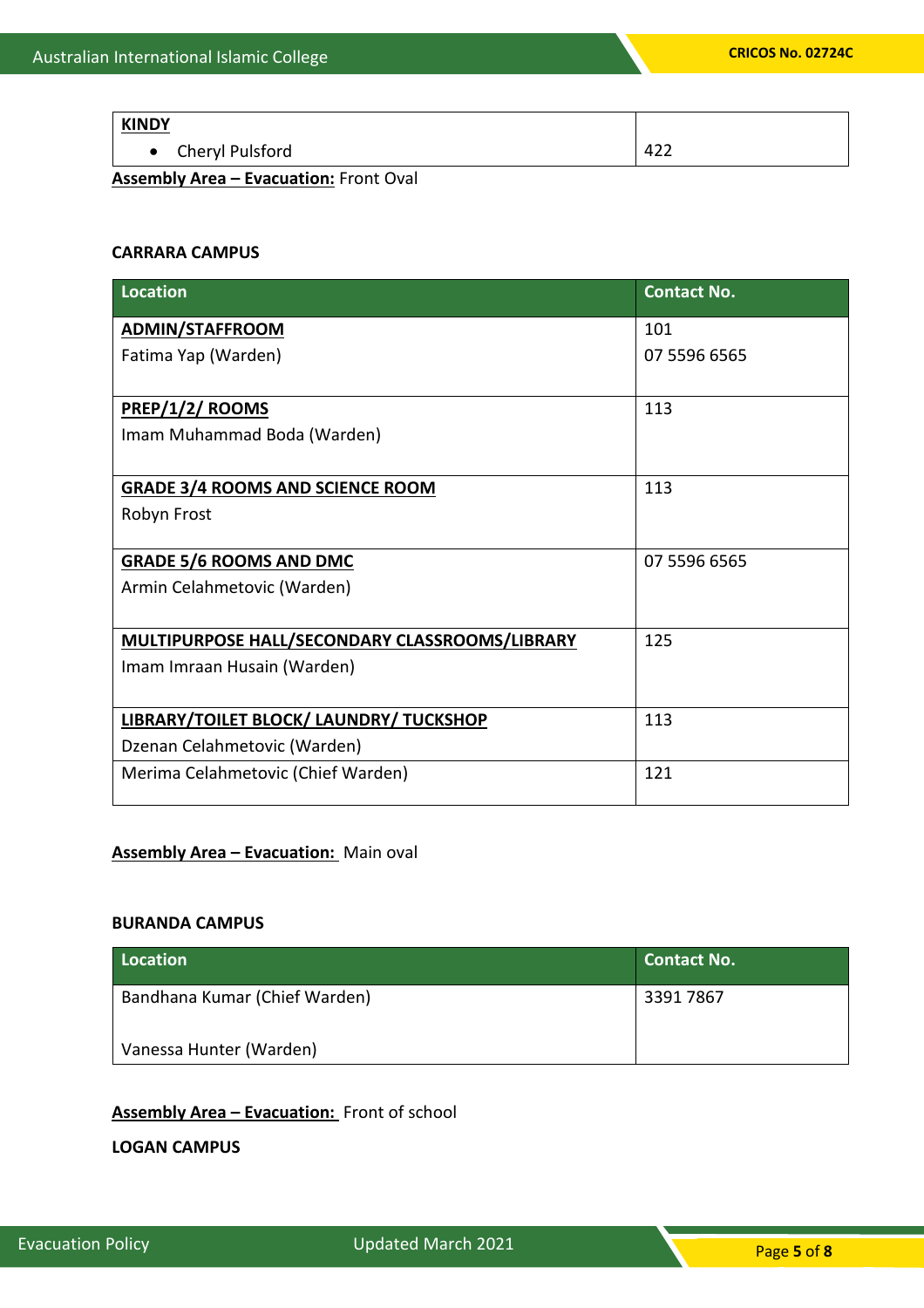| Location                      | <b>Contact No.</b> |
|-------------------------------|--------------------|
| Ruhaida Jaffar (Chief Warden) | 0412819337         |
| Sakina Tinwala (Warden)       |                    |

# **Assembly Area – Evacuation:** Front car park

# **ROLES AND RESPONSIBILITIES**

| <b>Role</b>     | <b>Responsibilities</b>                                                                    |  |
|-----------------|--------------------------------------------------------------------------------------------|--|
|                 | <b>Fire Evacuation</b>                                                                     |  |
| All Personnel   | . Ensure, by what-ever means available and practical, that the emergency alarm has been    |  |
|                 | relayed                                                                                    |  |
|                 | • Check for any students who may not be under direct supervision (e.g. students in transit |  |
|                 | between classrooms, or in the play area), and take charge                                  |  |
|                 | • Assist any volunteers on site (e.g. helping in classrooms)                               |  |
|                 | • Refer special and delegated roles and responsibilities                                   |  |
|                 | . Evacuate to the nearest assembly area by the most direct, safe and practical route       |  |
|                 | • Remain in the area (or assigned location as required) until the 'All Clear' is given     |  |
| <b>Students</b> | • If not already under direct supervision, immediately report to the nearest known and     |  |
|                 | trusted adult (e.g. teacher, teacher aide)                                                 |  |
|                 | • Promptly follow the directions given by teachers and other school personnel              |  |
|                 | • Move smartly and in an orderly manner, without undue conversation, to the nearest        |  |
|                 | assembly area by the most practical route                                                  |  |
|                 | • While in the assembly area, remain silent, seated and listen for directions              |  |
| Principal       | • Support coordination of emergency procedures                                             |  |
|                 | • Liaise with emergency services on arrival                                                |  |
|                 | • Public relations                                                                         |  |
|                 | • Contact Assembly Area                                                                    |  |
|                 | • Liaise between assembly areas and with key personnel                                     |  |
|                 | · Declare 'all clear'                                                                      |  |
|                 | • Coordinate classes into seated groups                                                    |  |
| Wardens         | • Be highly visible (hi vis vests)                                                         |  |
|                 | • Take note of any students or staff not accounted for                                     |  |
|                 | • Report to Chief Warden                                                                   |  |
| Chief Warden    | • Manage drill events                                                                      |  |
|                 | • Induction of new personnel                                                               |  |
|                 | • Coordinate and manage internal emergency response                                        |  |
|                 | • Report 'All Clear' to Principal                                                          |  |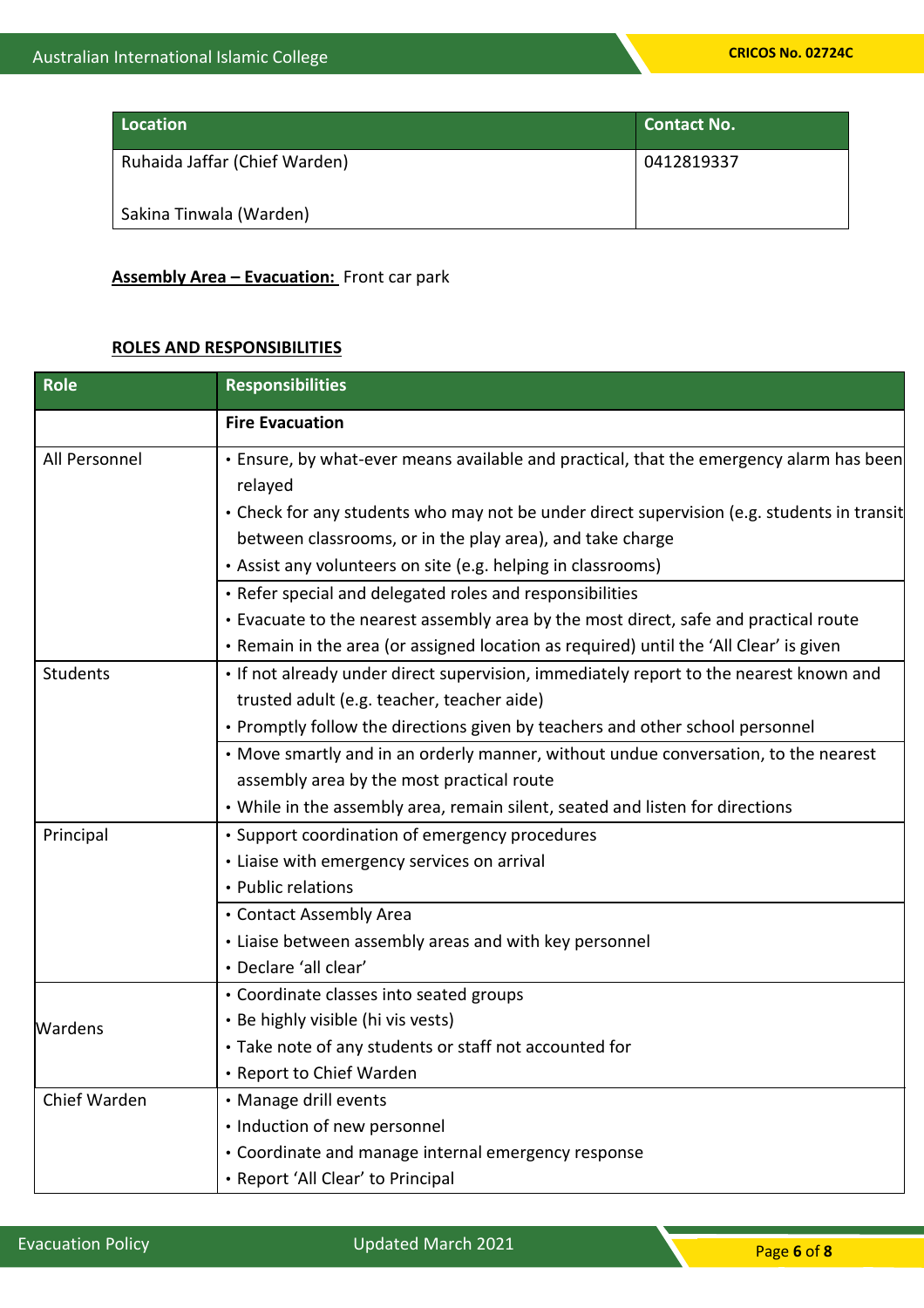| • Debrief & reporting processes                                                                                   |  |
|-------------------------------------------------------------------------------------------------------------------|--|
| • Contact Assembly Area                                                                                           |  |
| • Liaise between assembly areas and with key personnel                                                            |  |
| • Contact appropriate emergency services                                                                          |  |
| • Support coordination of emergency procedures                                                                    |  |
| • Ensure procedures and map are prominently on display in the administration/staffroom                            |  |
| areas                                                                                                             |  |
| • Routinely ensure fire extinguishers and fire blankets are located as required, and are                          |  |
| serviceable                                                                                                       |  |
| <b>Admin Officers</b><br>• Supervise students visiting the office, including children in the sick bay             |  |
| • Accompany them to an assembly area                                                                              |  |
| • Take registers from the office: Staffing, Volunteers; Sign In/Out; Visitors                                     |  |
| Class Teachers & Specia • Ensure all children are aware of emergency procedures, and expectations for their respo |  |
| Personnel<br>. Ensure whistle, copy of procedures and map are prominently on display in the room                  |  |
| • Ensure emergency activation is relayed                                                                          |  |
| · Supervise orderly evacuation/lock-down of class.                                                                |  |
| . Be alert to any students who may be unsupervised, and take charge of them.                                      |  |
| • Report the names of these children to the Chief Warden at the earliest opportunity                              |  |
| • Take Manual Class Roll, and check all class members accounted for                                               |  |
| Teacher Aides,<br>• Ensure whistle, copy of procedures and map are prominently on display in respective wor       |  |
| areas<br><b>Cleaners &amp; Other Persor</b>                                                                       |  |
| • Ensure emergency activation is relayed                                                                          |  |
| •All personnel without a delegated emergency response role, and not directly supervising                          |  |
| students, should assist checking playground areas and areas such as toilets etc.                                  |  |
| •Supervise any students or visitors, and ensure they are accounted for                                            |  |
| Be aware of policy & procedures<br>P & C / Tuck-shop                                                              |  |
| Personnel<br>Ensure emergency activation is relayed                                                               |  |
| Assist school personnel by checking for any students who may not be under direct                                  |  |
| supervision (e.g. students in transit between classrooms, or in the play area), and take                          |  |
| charge                                                                                                            |  |
|                                                                                                                   |  |

## **Other Responsibilities**

The Principal is responsible for communication with the media and the School Board, and for making the decision if parents need to be notified. If notification is required, the Principal will activate the communication tree.

# **The Principal**

- 1. Be visible, available and supportive to all.
- 2. Dispel rumors by giving everyone the facts.